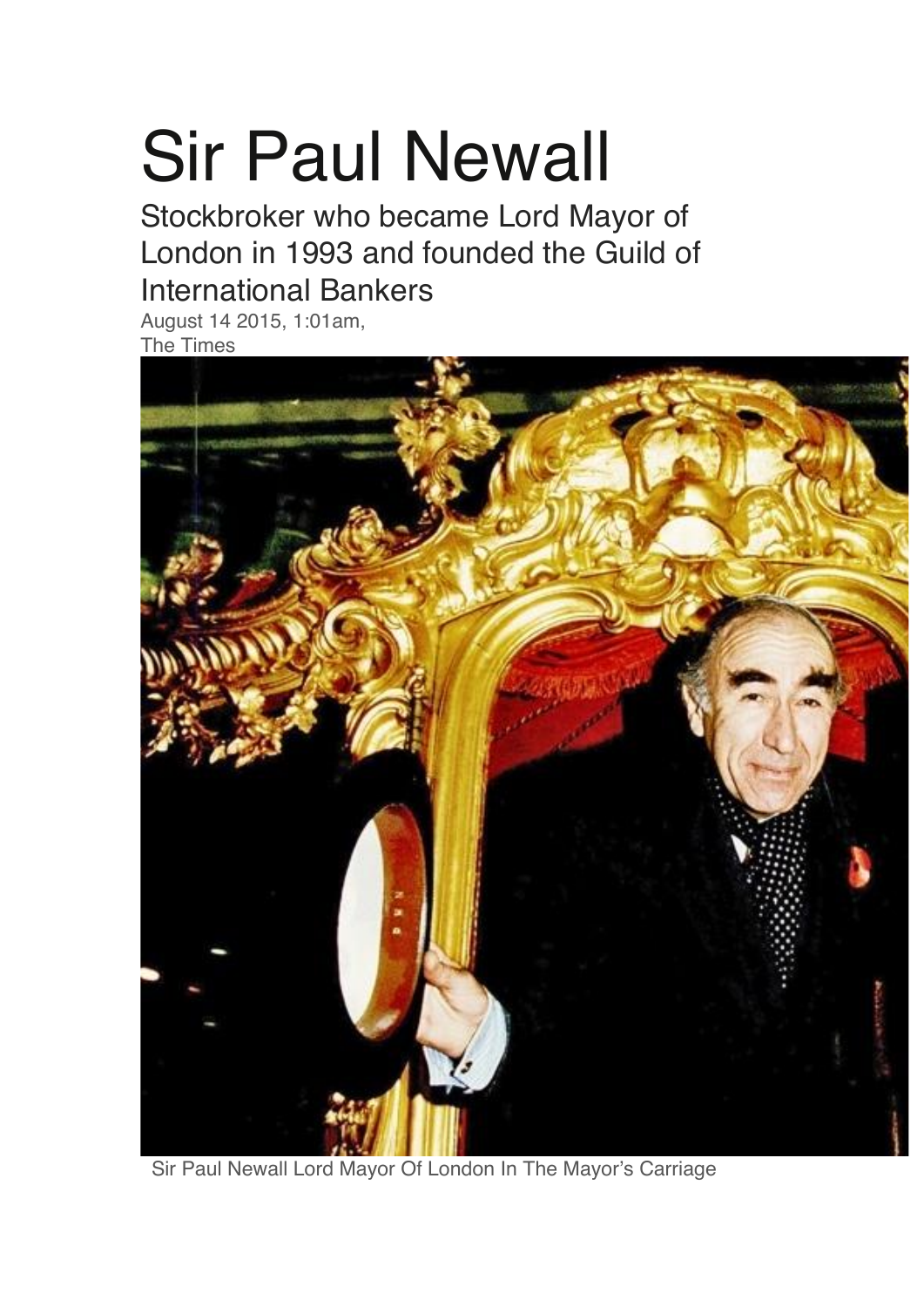Sir Paul Newall was the urbane City stockbroker and amateur fencing champion who, in 1993, became the 666th Lord Mayor of London and made his mark on the office with a global theme — "the world is our market".

From the start, Newall threw himself into a whirlwind tour, visiting the United States, the Gulf, the Far East and Europe. In America alone, he visited 15 cities in 21 days. "That's a lot of one-night stands," he joked, "30 speeches, 19 aircraft movements, 60 'thank you notes'. These things are frightfully important."

Such attention to detail helped Newall, an energetic man, press home his message — in 600 speeches — that the City was "the most influential Square Mile in the world", and that London was "the stepping stone to Europe". In Abu Dhabi, he quipped — paraphrasing an alleged Arab proverb — "when you go shopping for wisdom, visit every tent in the bazaar. In the City of London, we have the biggest souk and the most tents." His light touch, combined with a shrewd mastery of facts and figures, invariably drew favourable

reaction. An amused emir in the United Arab Emirates remarked: "When we were poor Arabs in the desert with only a few camels, you [the British] looked after us and taught us about democracy. Then we found oil and you left and so now you have to compete with the Germans and the Americans . . . if you stayed, you could have had it all, but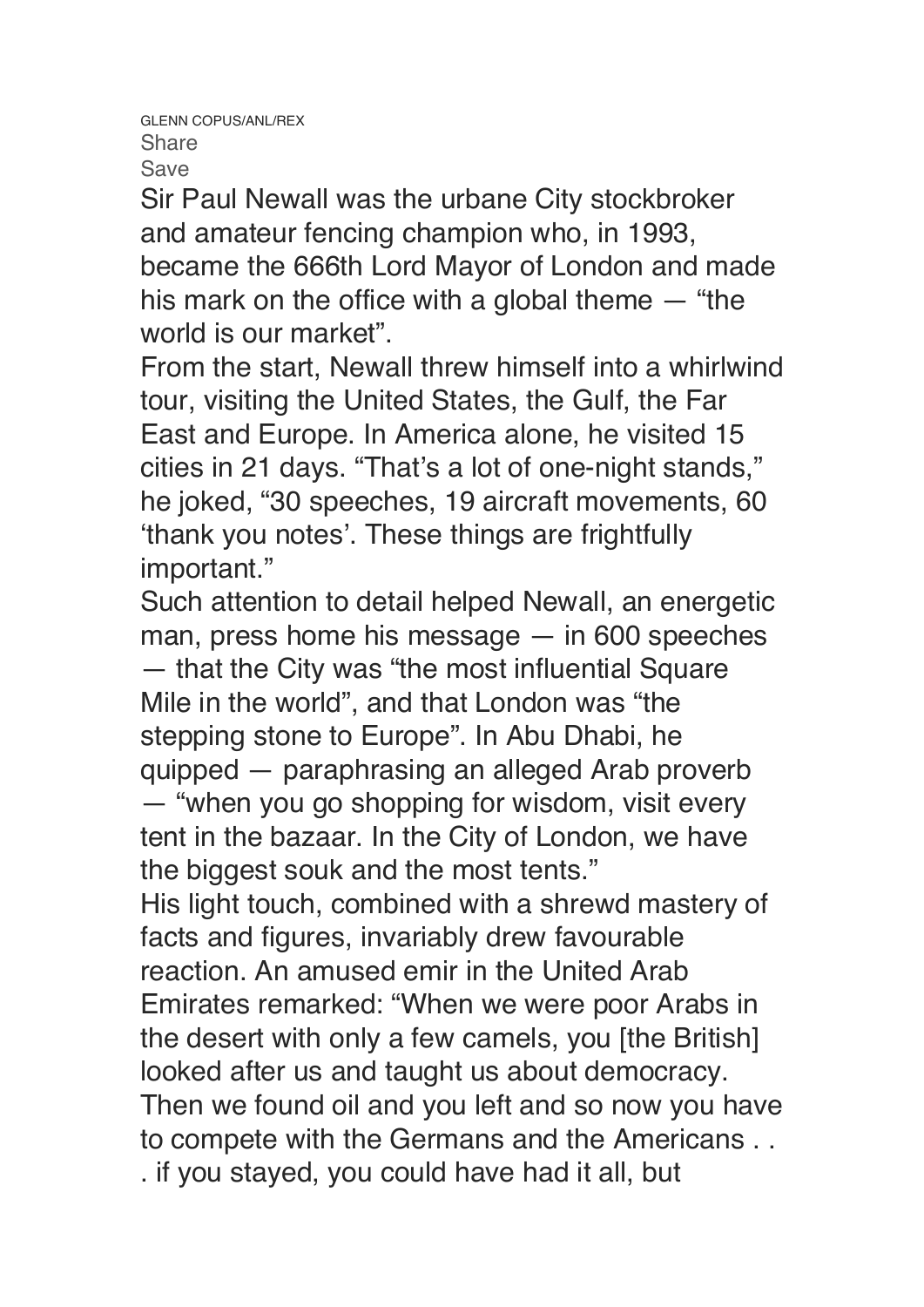because you were our friends while we were poor, we still love you."

A quiet word in the ear of an emir of Kuwait to say that the country might count — amid ongoing regional tensions — on British support brought Newall thanks from the then foreign secretary, Douglas Hurd. Shortly afterwards, Newall and his wife were invited to visit a Royal Navy frigate in the Gulf.



## $\langle a$

href="https://adclick.g.doubleclick.net/pcs/click?xai=AKAOjsv 1YBGBkA62ACjf4z9c2-DqKfQ564EcYS2pfBAoziL-d-1qK922xwhnYHpgvwc7m7MkC29qNpXIn401KTDu2Sb-PF $ul$ Ie5-

MEiXXuGKh29g559jQ6ZX0vZNfXl97NUpxk8BYKTkxP53O e4VuJ0VDhV-

e3w\_1m4hJgyP9RXl5TGIYN9al\_KD\_kqi5W4QrxtzkFOfYfeK0dtAfRHU-

tAxdrUduQH7d\_yokjonah2QOltKNFUk2cZOSA\_p2KdHtdgg w&sig=Cg0ArKJSzLYqSIGKyNYGEAE&urlfix=1&adurl=http s://track.adform.net/C/?bn=17860407;C=0" target=" blank">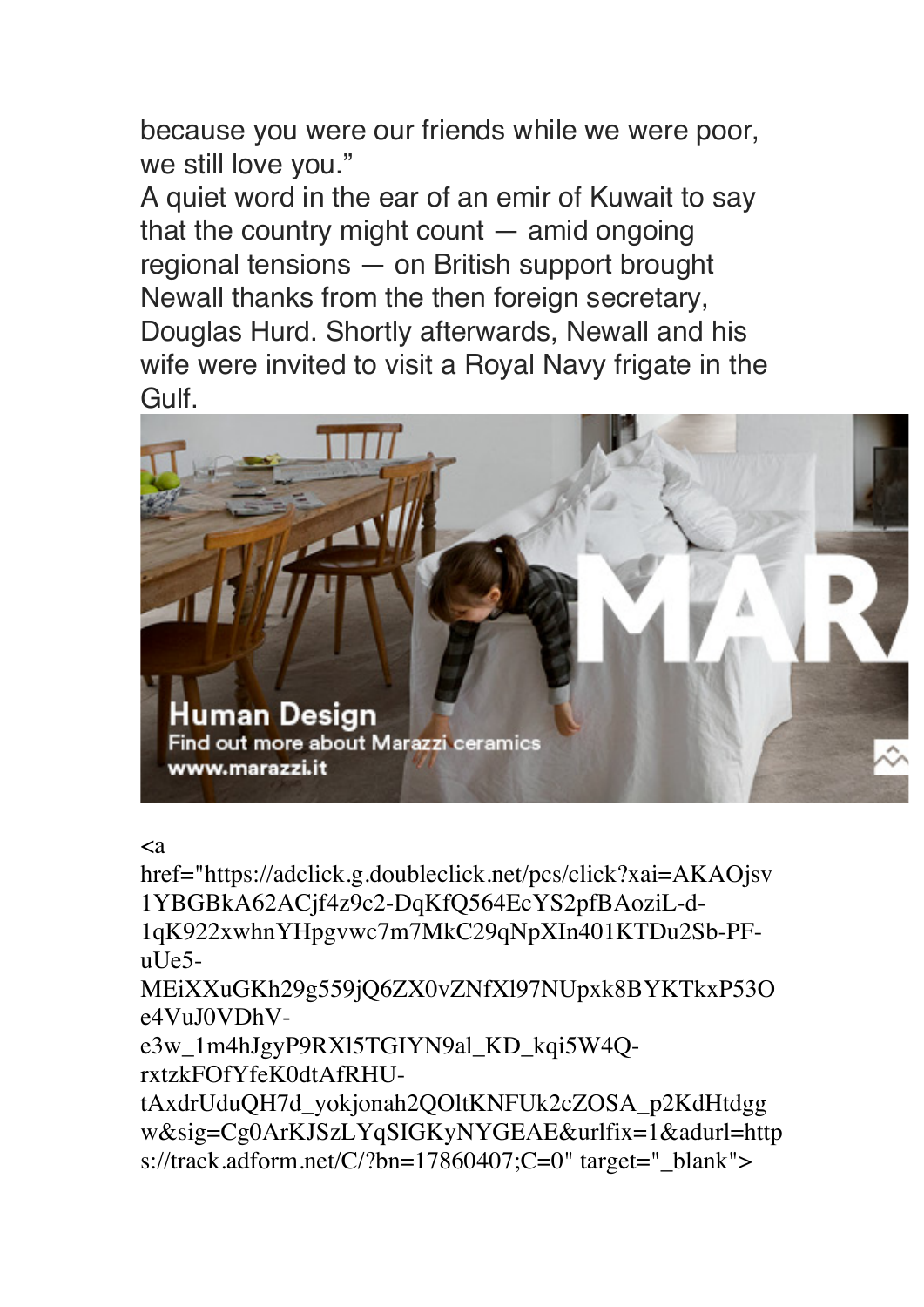```
\sing
src="https://track.adform.net/adfserve/?bn=17860407;srctype=4
;ord=2014096811" border="0" width="970" height="250" 
alt=""/> \lt/a>
```
Such appreciation was in sharp contrast to the refusal of John Major's government to confer a knighthood upon Newall automatically upon becoming Lord Mayor. The slight — although marking a new policy of honours given solely for merit — was resented in the Square Mile. "The City is incensed," snapped an insider, calling the refusal to knight Newall "extremely poor recognition" of the City's contribution of "more than half of [the UK's] foreign exchange earnings". Eventually, in June 1994, Newall was knighted.

Paul Henry Neuwald was born in London in September 1934, the son of Leopold, a Polish immigrant who became a successful dress manufacturer and who, in 1940, changed the family name to Newall. The young Paul was educated at Harrow and was commissioned in the Royal Fusiliers for National Service. Afterwards, he joined the Territorial Army from which he retired in 1970 with the rank of major. He was later made an honorary colonel of the London regiment. He had hoped to study history at Magdalene College, Cambridge, but the uncle who had promised him an opening in the City after graduating, told him he would need to study economics. His career began with Cazenove & Co, the stockbrokers. Later, he became an analyst, moving to New York City and the Wall Street firm of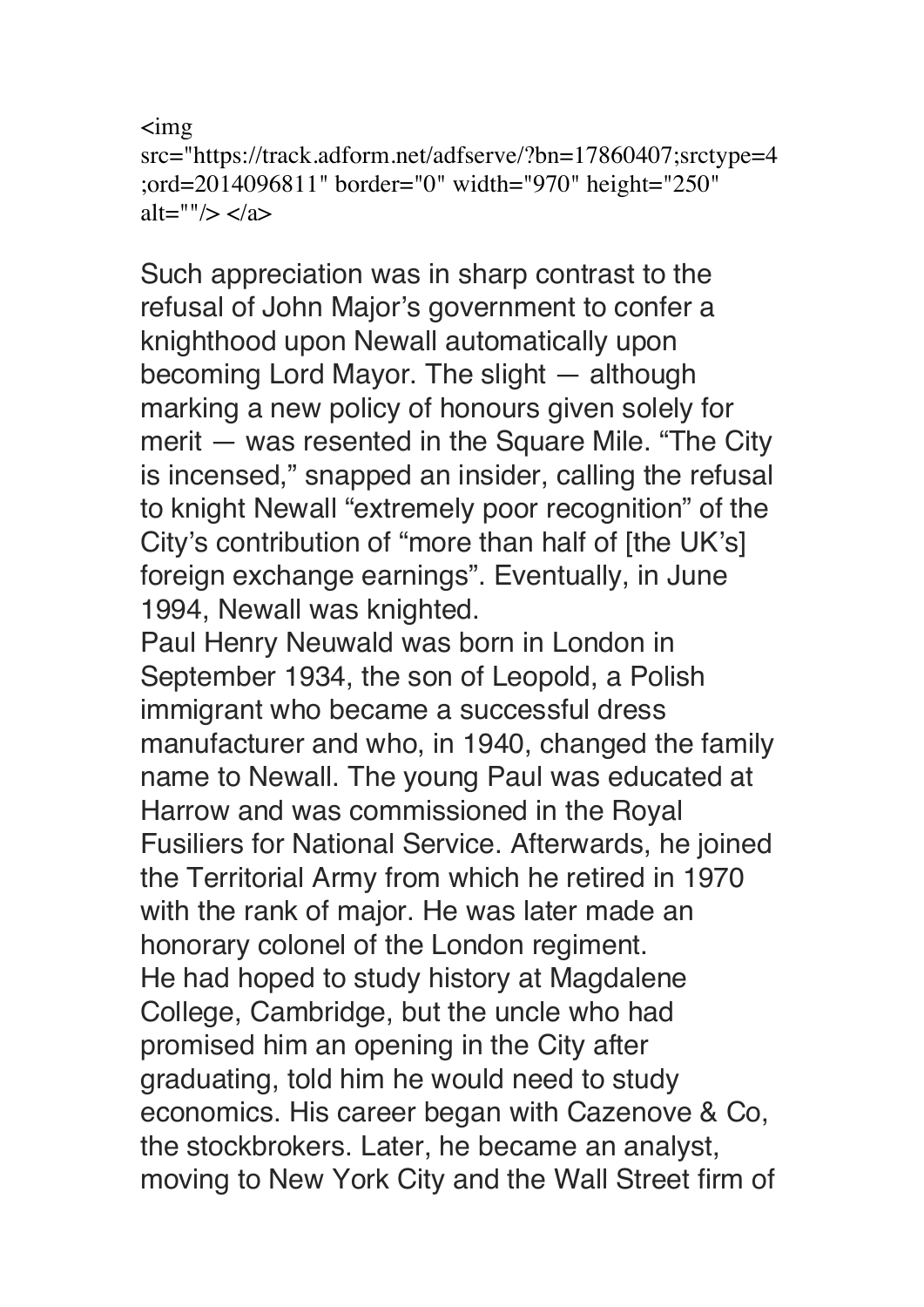Loeb Rhoades (later Shearson Loeb Rhoades) in the late 1960s. Popular as a broker, he became a partner and from 1971 to 1977 was a member of the New York Stock Exchange. He returned to the firm's London office and was a director of Lehman Bros until 1994. He was also a non-executive director of Guardian Royal Exchange.

In 1969, after a seven-year courtship, Newall had married Penelope Ridsdale; the couple had been introduced by the author Barbara Cartland during a weekend house party. He shared a fascination with Japan — whose economic system he had studied at Cambridge — with his father-in-law, the former Conservative MP Sir Julian Ridsdale, who was once a military attaché to Japan. In 1996, Newall published Japan and the City of London, a wellregarded history of trade links between the two countries.

Fond of waterskiing and fly-fishing, he led an active life on his Suffolk estate, even after his diagnosis last year with brain cancer. It was a source of pride that his two sons, who, with their mother, survive him, followed their father into finance. Jamie, who was formerly in the Coldstream Guards, now works in the City, while Rupert is employed by the Bank of Montreal.

In 2001, Newall had become founding master of the Guild for International Bankers, which grew out of the Overseas Bankers' Club that was formed after the war to cater for foreign bankers settling in London. It was only in 1996, however, that foreigners from outside the Commonwealth were